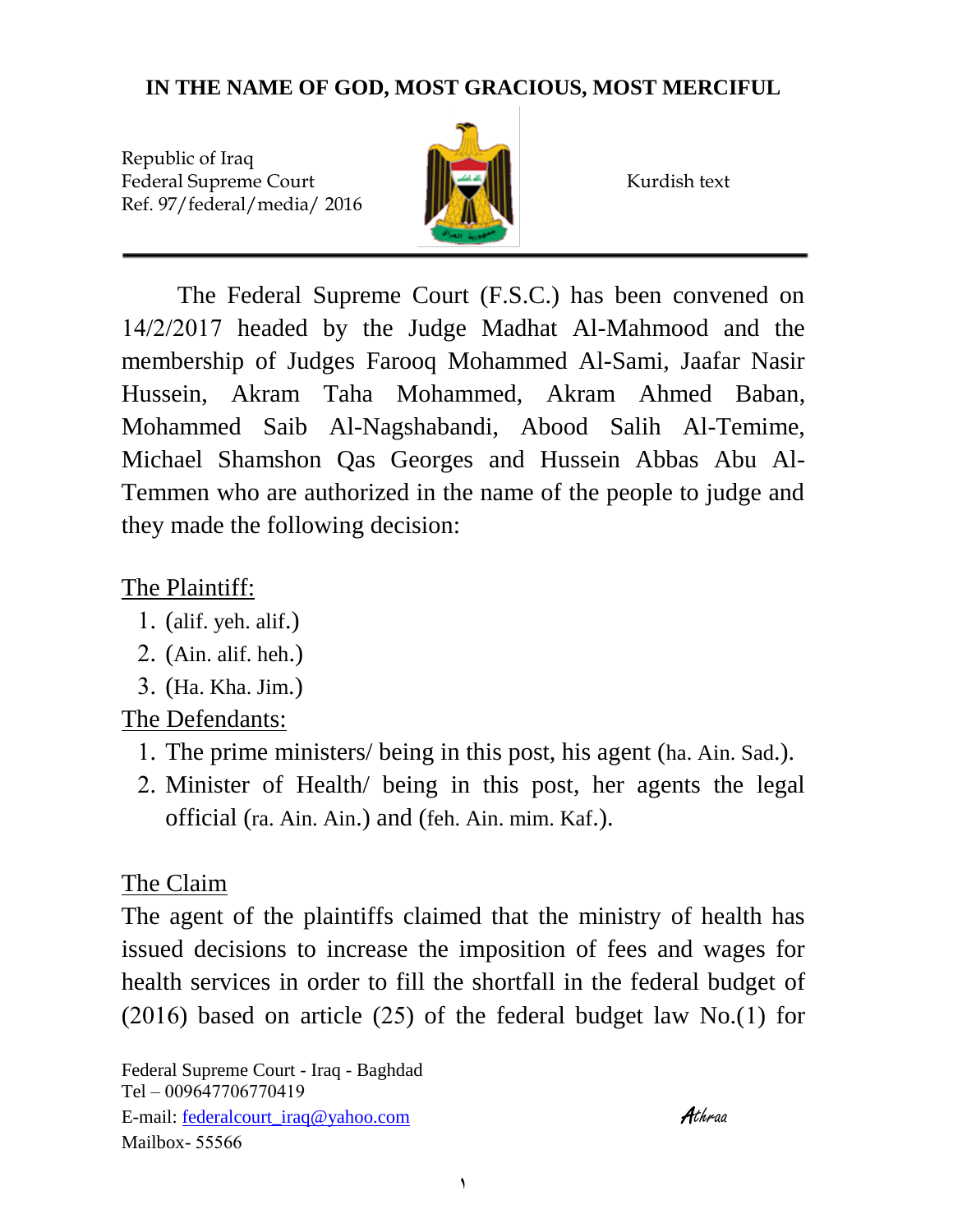. As this article violates the constitution, law, and the international pacts, he challenged it for the following reasons:

- . The constitution is the top of the legal pyramid, therefore the issued laws, regulations, and instructions must be in accordance with it, the challenged article violate the text of article  $(13/1^{st}, 2^{nd})$  of the constitution (no law that contradicts this Constitution shall be enacted. any text in any regional constitutions or any other legal text that contradicts this Constitution shall be considered void).
- 2. The challenged article violate the provision of article  $(28)$  of the constitution which stipulated that (no taxes or fees shall be levied, amended, collected, or exempted, except by law).
- . The agent of the plaintiffs claimed that the citizens have the right to enjoy health services, and that the act of the ministry of health to implement the increase upon all fees and wages based on the challenged article  $(25)$  of the budget law, is explicit violation to article (31) of the constitution that stipulated in paragraph  $(1<sup>st</sup>)$  of it (every citizen has the right to health care. The State shall maintain public health and provide the means of prevention and treatment by building different types of hospitals and health institutions).

For all that the agent of the plaintiffs request (to judge that article  $(25)$  of the federal budget law No.(1) for 2016 is unconstitutional, and to revoke it, as it violated the provision of articles  $(13/1<sup>st</sup>$  and  $2<sup>nd</sup>$ , 28, 31) of the constitution). The agent of the first defendant/ being in this post has respond to the case petition from the point of litigation and the point of objectivity by his draft  $No.(qaf/2/2/68/$  $3932$ ) dated on  $13/12/2016$  that is linked to the case files, which stated the following: from the point of litigation the Iraqi council of representative (I.C.R.) is competent to legislate law according to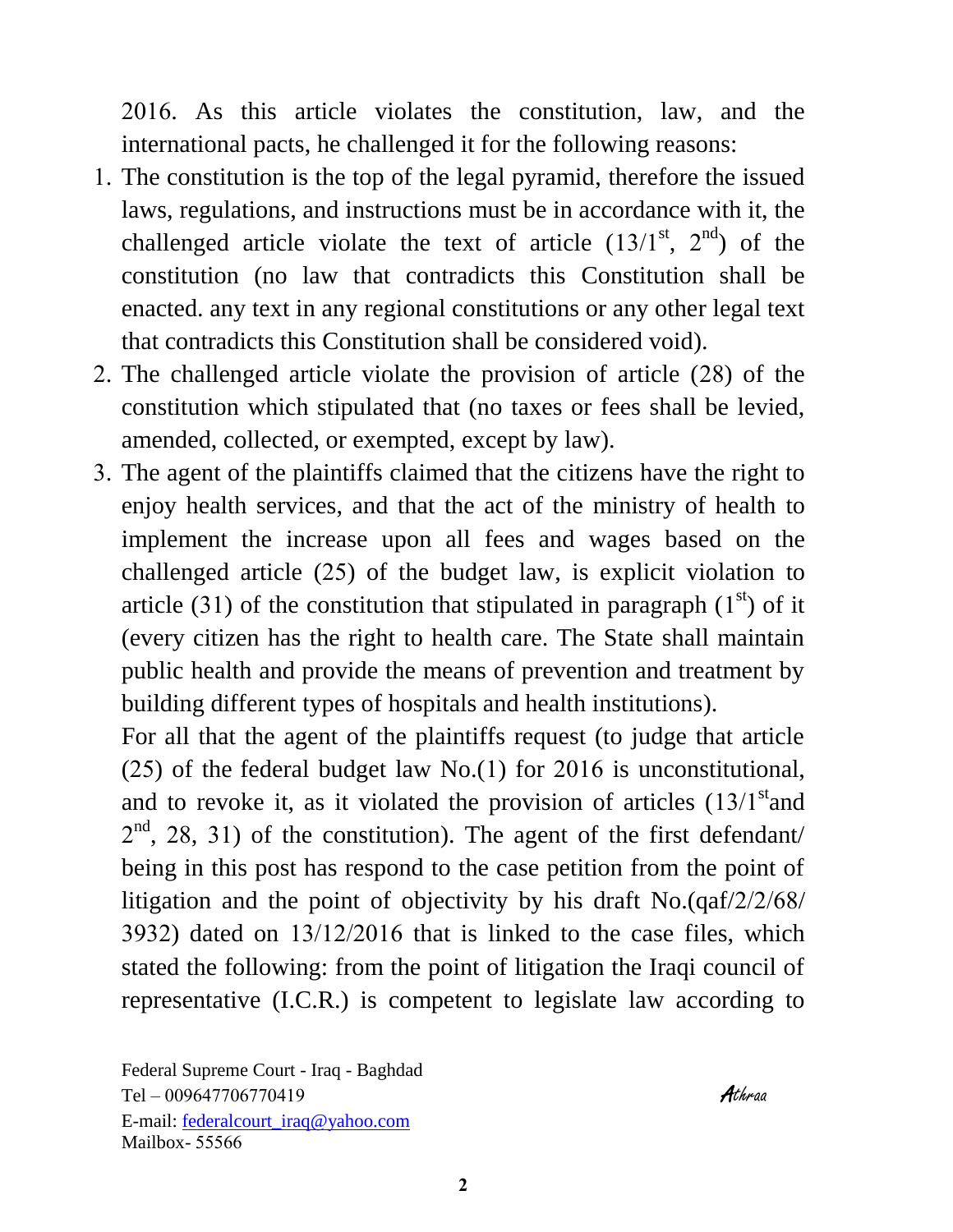article  $(61/1^{\text{st}})$  of the constitution, therefore the litigation in this case is directed to it, because according to articles  $(60/1<sup>st</sup>)$  and  $(80/2<sup>nd</sup>)$  of constitution, his client is competent to submit the law bill, as the law bill submitting does not consider as law legislation, therefore the litigation is not accomplished against his client, also according to the provision of article  $(80/3<sup>rd</sup>)$  of the constitution his client is competent to issue the regulations, instructions and decisions in order to implement the laws, the plaintiff request is not related to regulations, instructions and decisions issued by his client, therefore the litigation is not achieved. As for the objectivity, the challenged article  $(25)$  was legislated according to the provision of article  $(28/1<sup>st</sup>)$  of the constitution, accordingly the claim is rejected from this point, as for the claim of the plaintiff's agent that the text of the challenged article  $(25)$  violated the provision of article  $(31)$  of the constitution, is also rejected, were the government did not refrain from providing means of treatment, and did not stop providing it by monitoring the financial allocations sufficient for it, the principal of (imposing the fees and wages) does not contradict with the principal (the obligation of the State to cover the means of treatment and health care) were every service must be equivalent with fees according to the law of public administration and public debt No.(95) for 2004, and the international standards. The general policies of the State and its outlining, implementation and follow-up are exclusive jurisdictions of the Council of Ministers according to article  $(80/1<sup>st</sup>)$  of the constitution. Accordingly granting the ministries the jurisdiction to imposing fees and wages for the provided services under the provisions of the challenged article  $(25)$ does not consider as violation to the constitution. For all that the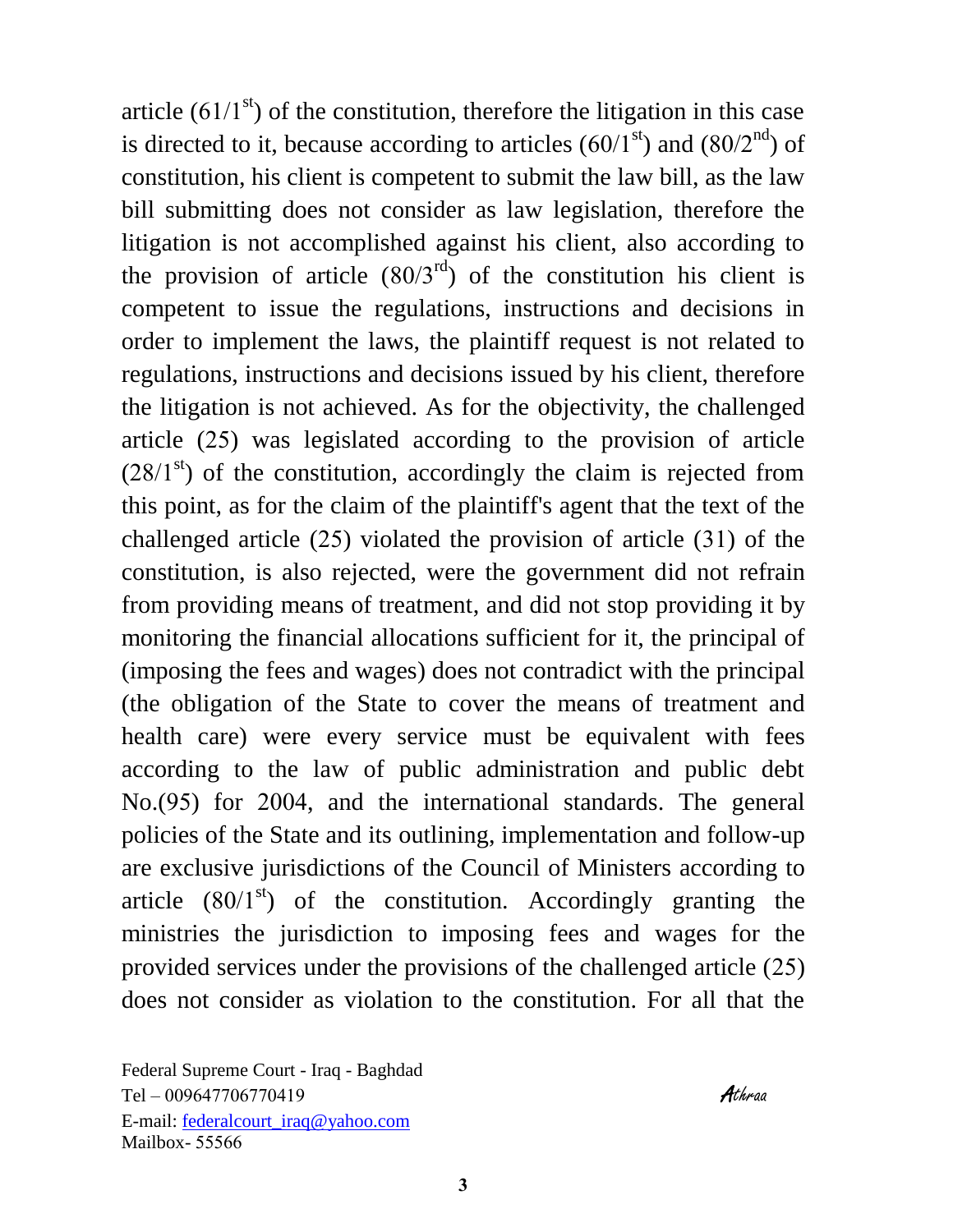agent of first defendant requested to reject the case. The agents of the second defendant/ being in this post replied to the case petition by their marginalized draft by this court on  $21/12/2016$  and linked to the case files which stated the following: the increase in the nominal fees for the services provided by the State through the Ministry of Health don't include violation of the Constitution, because the constitution authorizes the state management to make decisions to insure continued work of its institutions, the imposing of the fees and wages by the second defendant was under article  $(25)$  of the challenged budget law and the council of ministers decision No.  $96$ ) for 2016, therefore there is no violation to the constitution and valid laws. And the imposing of the excess fees and wages is to cover the fee for service provided to the citizen and its continues, due to lower in oil prices and the accompanying decrease in the revenues of the state and the reduction of allocations of the ministries accordingly. For all the mentioned reasons the agent of the second defendant requested to reject the case. After the case was registered before this court according to paragraph  $(3<sup>rd</sup>)$  of article  $(1)$ of its Bylaw No. $(1)$  for 2005, and completing the required procedure according to paragraph  $(2^{nd})$  of article (2) of the mentioned bylaw, the date  $14/2/2017$  was set to procced with the argument, the court convened and the agent of the plaintiffs has attend, also the agent of first defendant has attend and continued with the argument in present and publicly , the agent of the plaintiffs repeated the case petition and requested to judge for what listed in it, the agent of the first defendant replied that he request to reject the case for the reasons listed in their answering draft, the agents of the second defendant the minister of health repeated what listed in the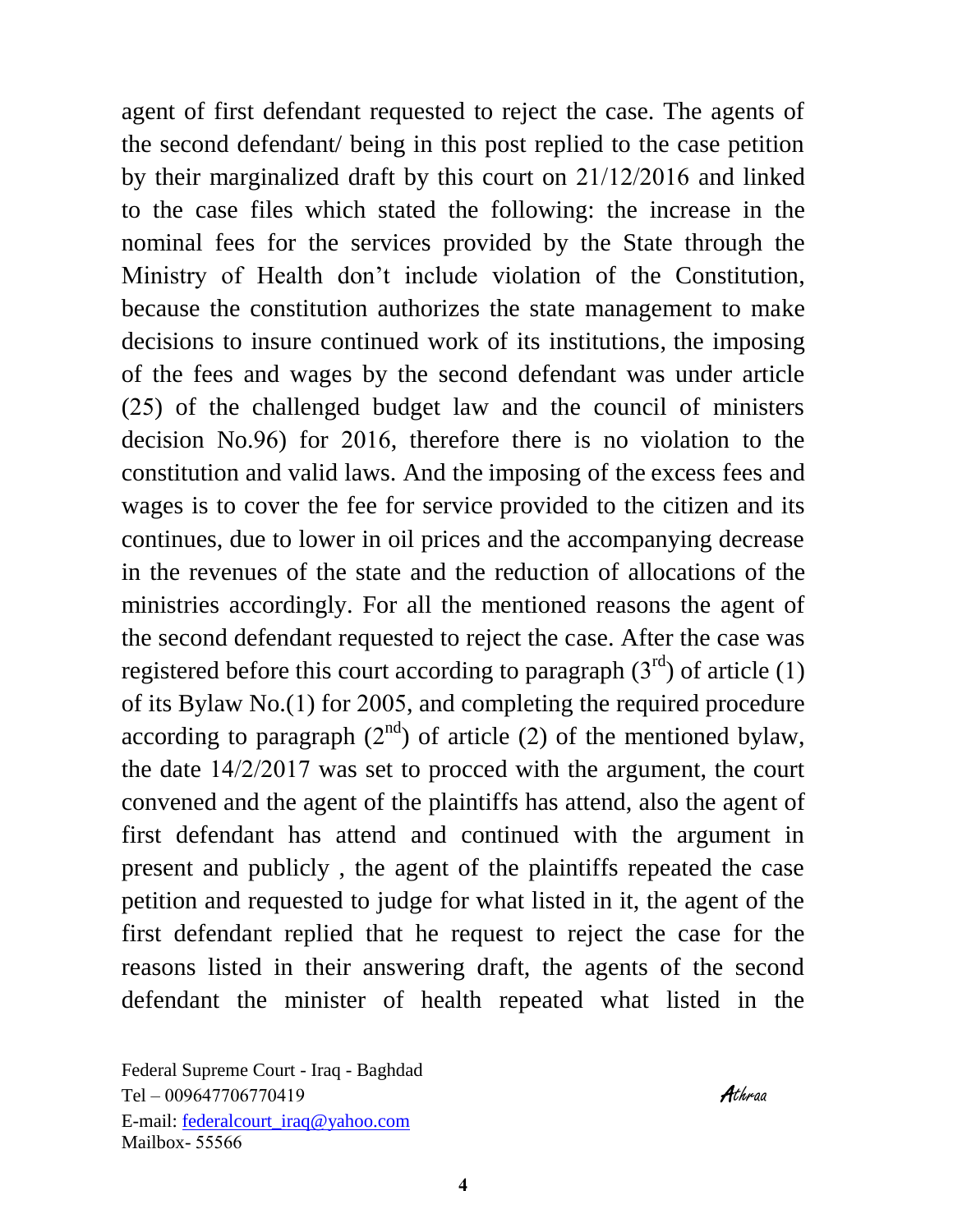answering draft and requested to reject the case, both parties repeated their statement. Where nothing left to be said the argument has been closed and the court issued the following decision.

## The Decision

During scrutiny and deliberation by the F.S.C., the court found that the agent of the plaintiffs claimed that the ministry of health has issued a decision to increase the fees and wages for health services in order to fill the shortfall in the federal budget of 2016 based on article  $(25)$  of the federal budget law No.(1) for 2016, because his clients were not satisfied with that decision, so h challenged it before this court requesting to judge that (the mentioned article  $(25)$ ) is unconstitutional for the reasons listed in the case petition). The F.S.C. found that:

First: The plaintiffs has challenged the text of article  $(25)$  of the federal budget law for 2016, as according to what they claimed it violate the provisions of the mentioned constitutional articles in the case petition. According to article (4) of Civil Procedure law No. $(83)$  for 1969 (the amended) its required that (the defendant must be a litigant. His admission lead to a judgment by assessing issuing an admission from him, and he also must be convicted or obliged by something if the case was approved, whereas the I.C.R. according to the provisions of article  $(61/1<sup>st</sup>)$  of the constitution is the party that is responsible for legislating laws, and the challenged article  $(25)$  is part of the federal budget law which was issued by the I.C.R. according to his mentioned jurisdictions, therefore he is the party who have the right to revoke it or to amend it, so the litigation must be directed to him